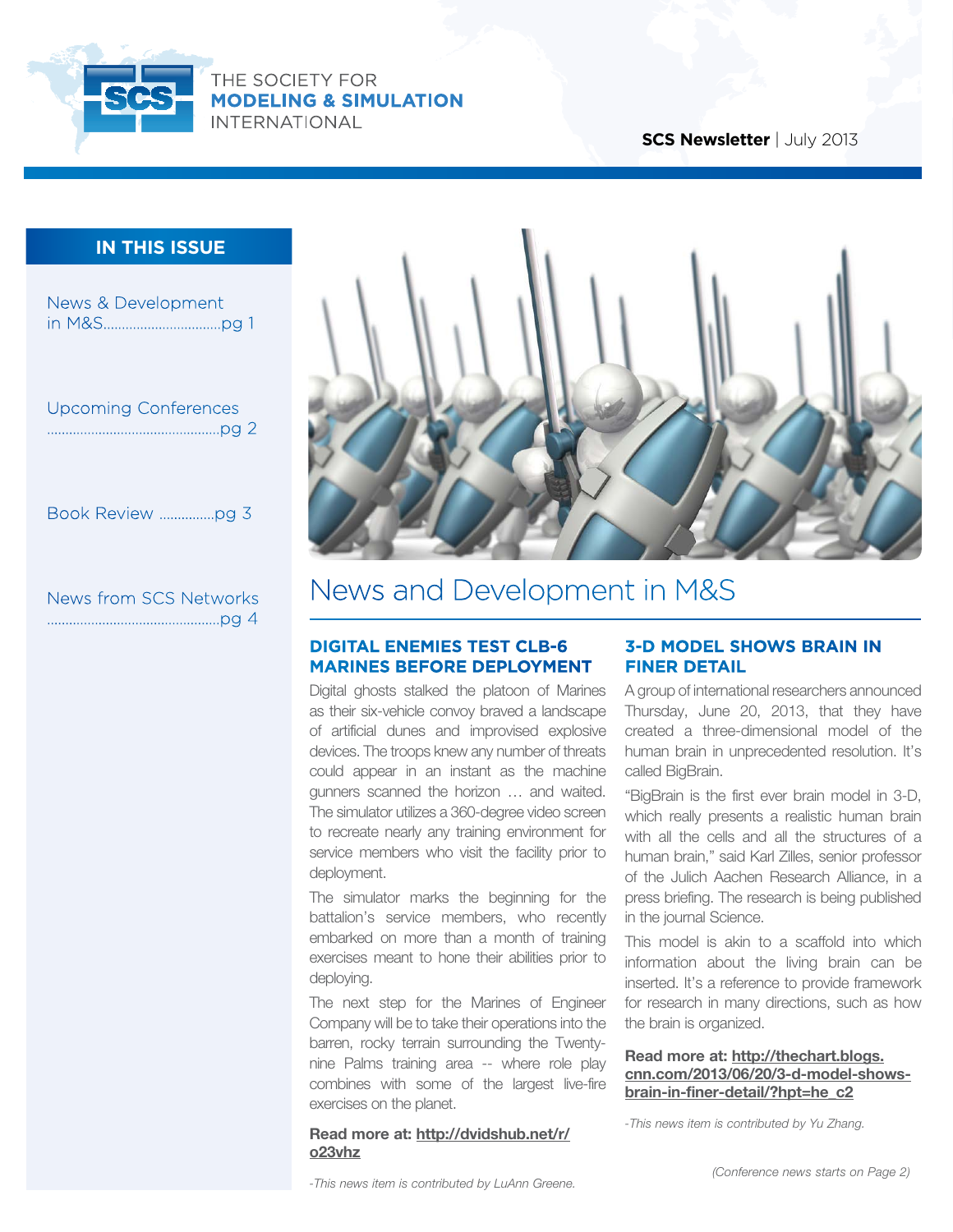# Upcoming Conferences

**2**



#### **2014 Powerplant Simulation Conference**

## **Astor Crowne Plaza, New Orleans, LA, USA January 20 - 23, 2014**

The 2014 Power Plant Simulation Conference (PowerPlantSim'14) is an annual conference sponsored by The Society for Modeling and Simulation International. This conference focuses on the special needs of the nuclear and fossil power plant simulation community and includes presentations by technology and industry leaders, technical sessions, panel and roundtable discussions, and vendor exhibits. The primary goal of the conference is to promote open exchange of simulator related information between all attendees.

### **Who should attend?**

All individuals associated with the maintenance, management, regulation, or application of nuclear and fossil power plant simulators are encouraged to participate by submitting original presentations.

#### **Topics of interest include but are not limited to:**

- Next Generation Simulators
- Post Fukushima Extended Blackout Modeling
- Severe Accident Simulation
- Simulator Knowledge Retention
- Advanced Fuel Pool Modeling
- Fleet Coordination Does it Work?
- Recent Simulator Projects
- Thermal-Hydraulics
- Post Event Testing
- Virtual Simulation
- Control of Virtual Simulation Technologies
- Smart Grid and Cyber Security Impacts
- ANSI/ISA 77.20 Fossil Functional Requirement Strategies
- Workforce Development, Re-staffing, and Knowledge Transfer/Retention

Please submit your suggested presentation title directly to the track chairs below:

**Fossil Track Chair:** William H. Talbot, Ameren **PPFossil@scs.org**

**Nuclear Track Chair:** Scott Cupp, Entergy,Arkansas (479) 858-6858 **PPNuclear@scs.org**

## **2014 Spring Simulation Multi-Conference**

**Grand Hyatt Tampa Bay, Tampa, FL, USA April 13 - 16, 2014** 

The Spring Simulation Multi-Conference 2014 (SpringSim'14) brings leading experts in various domains of Modeling and Simulation together.

## **The following symposia are organized under SpringSim'14:**

- Annual Simulation Symposium (ANSS)
- Symposium on Theory of Modeling and Simulation (TMS/DEVS)
- Agent-Directed Simulation (ADS)
- Communications and Networking Symposium (CNS)
- High Performance Computing Symposia (HPC)
- Symposium on Simulation for Architecture and Urban Design (SimAUD)
- Posters session and Student Colloquium

#### **Important Dates**

- **Abstract Submission:** September 13, 2013
- **Paper Submission:** October 25, 2013
- **Notification:** December 6, 2013
- **Ready-Camera Paper Due:** January 6, 2014

#### **Read more: <http://www.scs.org/springsim>**

*-This news item is contributed by Navonil Mustafee.*

## **PADAMS - the 1st Workshop on Parallel and Distributed Agent-Based Simulations**

## **Aachen, Germany | Aug. 26th – Aug. 30th, 2013**

Agent-Based Simulation Models are an increasingly popular tool for research and management in many fields such as ecology, economics, sociology, etc.

In some fields, such as social sciences, these models are seen as a key instrument to the generative approach, essential for understanding complex social phenomena. But also in policymaking, biology, military simulations, control of mobile robots and economics, the relevance and effectiveness of Agent-Based Simulation Models is recently recognized.

Computer science community has responded to the need for platforms that can help the development and testing of new models in each specific field by providing tools, libraries and frameworks that speed up and make massive simulations.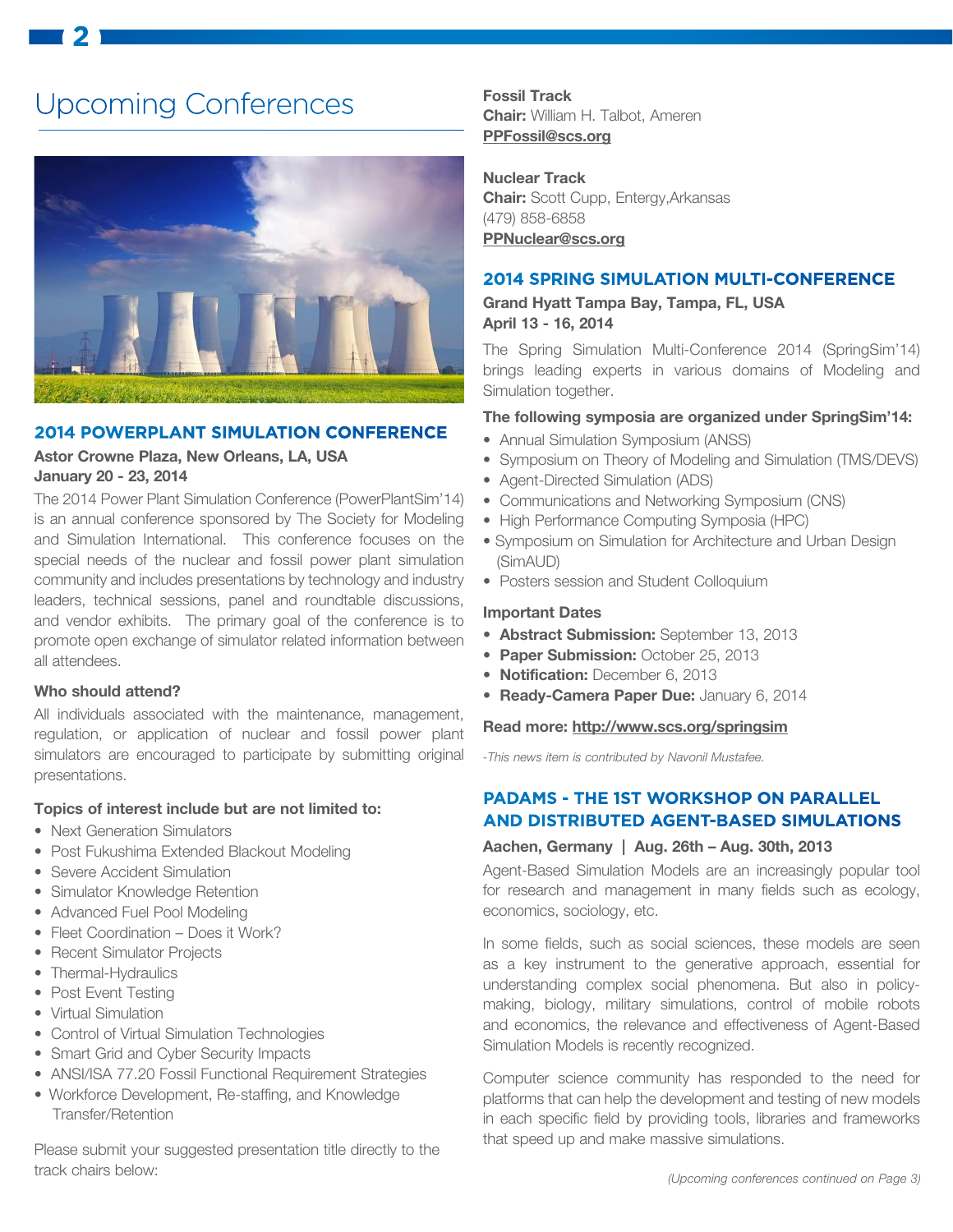The key objective of this workshop is to bring together the researchers that are interested in getting more performances from their simulations, by using:

- synchronized, many-core simulations (e.g., GPUs),
- strongly coupled, parallel simulations (e.g. MPI)
- loosely coupled, distributed simulations (distributed heterogeneous setting).

The workshop will be held on August 26th 2013 as a satellite workshop of 19th International European Conference on Parallel and Distributed Computing (Euro-Par 2013).

-*This news item is contributed by Yu Zhang.*

## Book Review



## **DEVS Net-Centric System of Systems Engineering with DEVS Unified Process, by Saurabh**

Mittal and José L. Risco-Martín: CRC Press; 1 edition (January 15, 2013). 712 pages

#### **By Bernard P. Zeigler, Ph. D. Fellow SCS**

This book is an ambitious, and successful, attempt to present a unified framework from which all practitioners of modeling and simulation would greatly profit. At over 700 pages, it exploits the available space to build the framework from basics in a step by step fashion, taking the time to cover the material at a pace that serves the needs of both novices and advanced readers. To cover the basics, the authors introduce Systems Modeling and Simulation (M&S) first in general, then in tandem with an introduction to Discrete Event Systems Specification (DEVS). They then review the DEVS Formalism and some variants, the DEVS Software Model and Simulator, and a DEVS Modeling Language, DEVSML. The latter is a domain specific language (DSL) for the DEVS formalism and is simpler to understand than a full scale DEVS simulation language. DEVSML is made executable through a transparent M&S layered architecture called the DEVSML 2.0 stack which serves as a concrete vehicle to insert into the Model Driven Development (MDD) framework that is discussed later.

The basics end with a first exposition of the DEVS Unified Process (DUNIP) and the DEVSML 2.0 stack, the core

of the book's offering to the M&S literature. DUNIP takes its cue from the Rational Unified Process (RUP) associated with software development. Accordingly, it combines Model-Driven Engineering in which the model becomes the actual software, with the DEVS based integrated approach to M&S development and testing. This provides a framework that supports wide applicability to complex dynamical systems and netcentric Systems of Systems. Thus, the next part on M&S-Based Systems Engineering covers Model-Driven Engineering in depth with its concepts of metamodeling and domain specific languages and related formalisms such as Unified Modeling Language (UML), System Entity Structure (SES) and Contingency Based Systems. As an illustrative application, this part concludes with a review of the original Department of Defense Architecture Framework (DODAF 1.0) and M&S-Based Testing.

The next part goes into depth on Netcentric System of Systems with discussion of the DEVS simulation protocol, DEVS Service-oriented and Event-Driven Architectures and their deployment in Netcentric Environments. It also highlights the ease of deployment through a netcentric DEVS Virtual Machine (DEVSVM) that facilitates integration and execution of DEVS models both locally and in a distributed netcentric environment. With all the above mentioned concepts as background, the book then revisits the latest Department of Defense Architecture Framework (DODAF 2.0) to discuss its strengths, limitations and how DoDAF's metamodeling approach now allows the development of DEVS-based executable architectures. To ground the concepts and theory in reality, several defense-related case studies are then discussed including modeling Joint Close Air Support, path planning for Multiple Unmanned Aerial Vehicles in Realistic Scenarios, and Generic Network Systems Capable of Planned Expansion.

The crowning achievement of the book is now at hand where the last is saved for the best. The goal of the chapter on Executable UML is to strongly integrate UML into DUNIP by providing the here-to-fore missing capability to execute UML specifications early on in their development. This is done by using the DEVS formalism and metamodeling concepts introduced earlier supported by the DEVS simulation protocol and the DEVSML 2.0 stack. An end-to-end example follows with an application to implementation of Business Process Modeling Notation (BPMN). As Next Steps, the challenge of Netcentric Complex Adaptive Systems is formulated in terms of the DUNIP process. This paves the way towards a formal approach to improved understanding of complex systems adapting within netcentric environments.